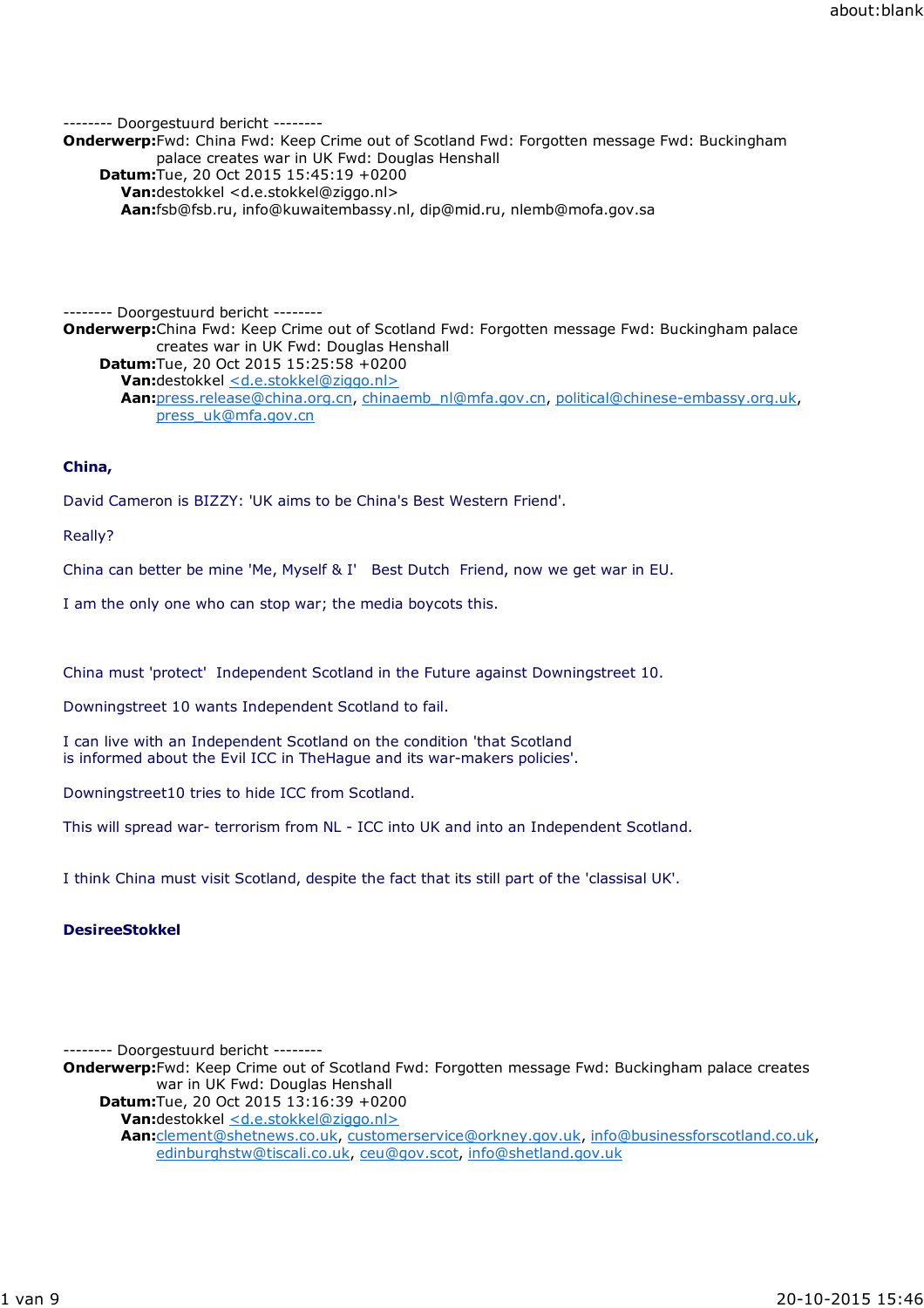-------- Doorgestuurd bericht -------- **Onderwerp:**Keep Crime out of Scotland Fwd: Forgotten message Fwd: Buckingham palace creates war in UK Fwd: Douglas Henshall **Datum:**Tue, 20 Oct 2015 09:13:53 +0200 **Van:**destokkel <d.e.stokkel@ziggo.nl> **Aan:**email@kenmcreddie.com, enquiries@scotcourts.gov.uk, contact@pressagencyscotland.com

# **Douglas Henshall, Scotland,**

Yesterday I wrote: 'You have to be a native speaker Dutch in order to comprehend the Evil - ICC -manipulation - torture - killlings'.

Today, there is an article in the media 'that wouldn't make bells ring inside your head', while in my World the main question is: 'Why do politicians - ICC - ICJ - EU - UN - employers -trade unions - media want this danger'?

http://www.telegraaf.nl/binnenland/24635099/\_\_Opleiding\_voor\_vluchteling\_met\_ICT-kennis\_\_.html

This article tells you :'that in NL - Refugees who have been screened over the past year and do have a Permit to stay - get an ICT-study at Highschool level'.

The thought is:'In NL we do have open vacancies on the labourmarket... and we can use Refugees to fill them'.

In Holland, we have also 600.000 officially registred Unemployed persons; in total we need over 1 million jobs.

The NL-unemployed do not get a free education  $=$  they have to pay for everything, even when they can't.

We have many unemployed over 40 - 50 years of age, who do want to work, but never get the opportunity again.

We have a bureaucracy in hands of the Elite, who willfully build World War Hitler-life 2.0, because they want to stay in charge for their own luxurious labourcontract.

These Elite invented those Study-programms for Refugees.

These Elite misuse the International Court of Law ICC and ICJ to kill everybody they want to get rid off.

Refugees KNOW. Thats why they came to EU in the first place! They are too lazy to build a State of Law in their Homeland.

The high-educated refugees from Syria - Iran - Irak have learned from EU 'how to misuse Laws & Treaties for a good labourcontract in NL'. During those official meetings with politicians - ICC - Monarchy.

# **Thus?**

The ICT-world is a vulnerable community.

Security is not christalized = its weak.

With these New Study-programms, the Elite in NL - free to kill via ICC - gives warcriminals from the Middle-east the freedom to expand their criminal methods of work.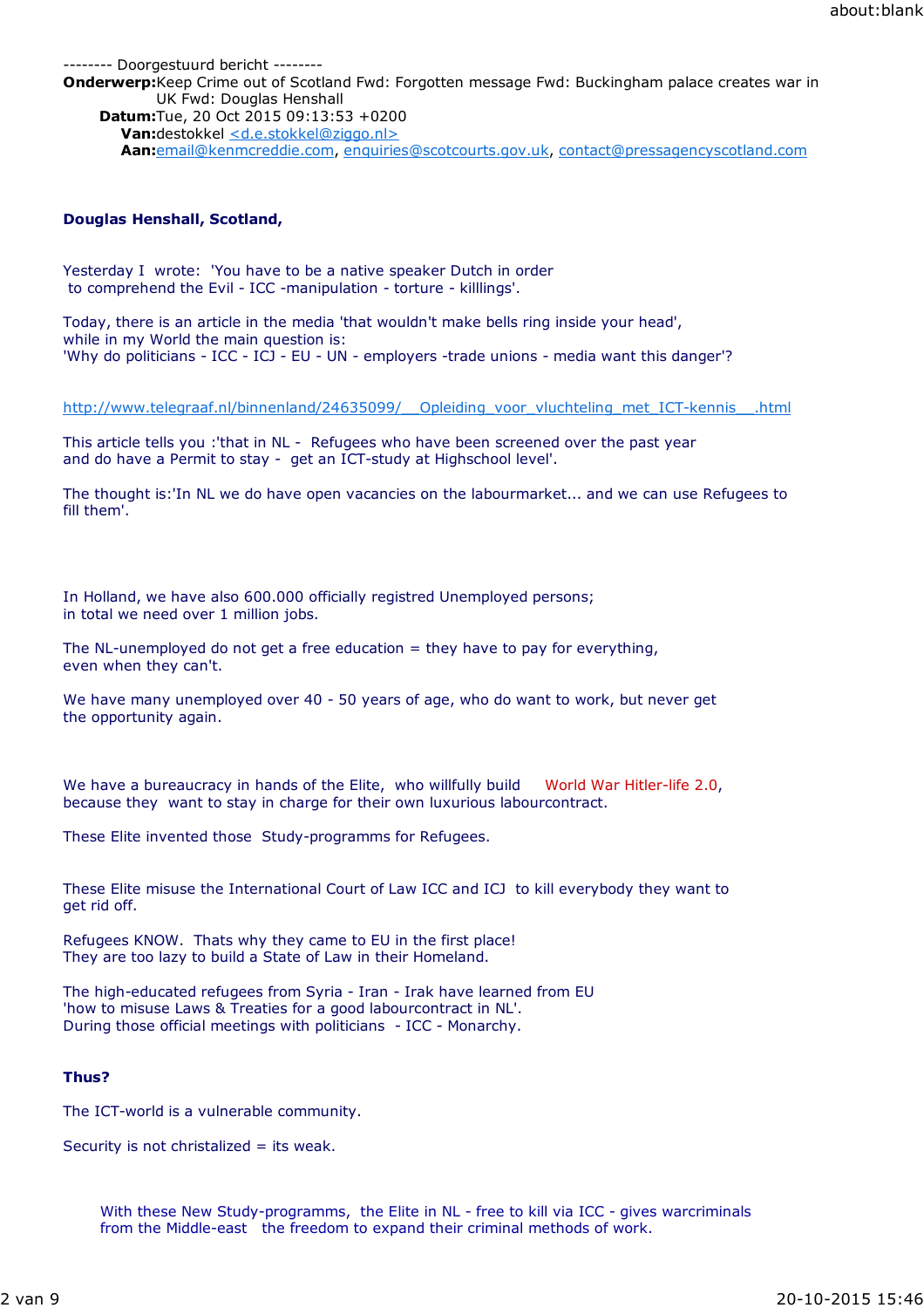The current media supports the Elite, refuses to build a State of Law for All of Us.

Reporters are too lazy to take responsibilty for Live in the Future.

O yes, indeed, this time Refugees in EU won't turn waterpipelines into bullets and rockets to kill their own neighbour with. This time they use ICT - to destroy businesses and human bodies - with the approval of ICC- ICJ - EU - UN - Europol - Interpol.

My explanation is not added to this newspaper article.

Though, its my ICC-evidence and outline 'that Independent Scotland needs for national security, while Downingstreet 10 misuses ICC - Europol - Interpol too for sneaky killings'.

Prince Charles is not smart enough for his job.

Holland is a dangerous country: small, narrow-minded, lazy, mentally violent and more corrupt than Pakistan is.

In Pakistan 'one can start a lawcase against a Prime Minister - Minister for Crimes against Humanity'.

In Holland, the people get killed by Genocide by Bureaucracy when they try to preserve a State of Law via Courtcases.

#### **Desiree**

-------- Doorgestuurd bericht --------

**Onderwerp:**Fwd: Forgotten message Fwd: Buckingham palace creates war in UK Fwd: Douglas Henshall **Datum:**Mon, 19 Oct 2015 15:38:01 +0200

**Van:**destokkel <d.e.stokkel@ziggo.nl> **Aan:**enquiries@scotcourts.gov.uk, contact@pressagencyscotland.com

## **Scotland Court,**

Don't assume 'that when Independent Scotland becomes a member of the Statute of Rome, you 'll be safe'.

On the contrairy = ICC will bring corruption, human trafficking and invisable crime in the Energy-sector to Scotland.

ICC lobbies directly with the Italien Maffia - next to the Italien parliament together with 'People working in the energy-industry in Africa - MiddleEast...'.

ICC has brought Refugees to EU... and is happy to look away when these Refugees commit crime like: assault, vandalism, prostitution - loverboys acts , human trafficking from the Middle East, ICT-hacking and espionage.

When ICC would have been a fair working court in 2007 - the year I started an ICC-lawcase against NL - planet Earth would not be in so many wars today.

We would not have Refugee-floods, economical crisis.... or an imploding EU.

Never underestimate the ICC-Evil.

You do not know 'who your Friend or Enemy is anymore in NL- ICC - EU - UN - Nato - Europol - Interpol lobby '.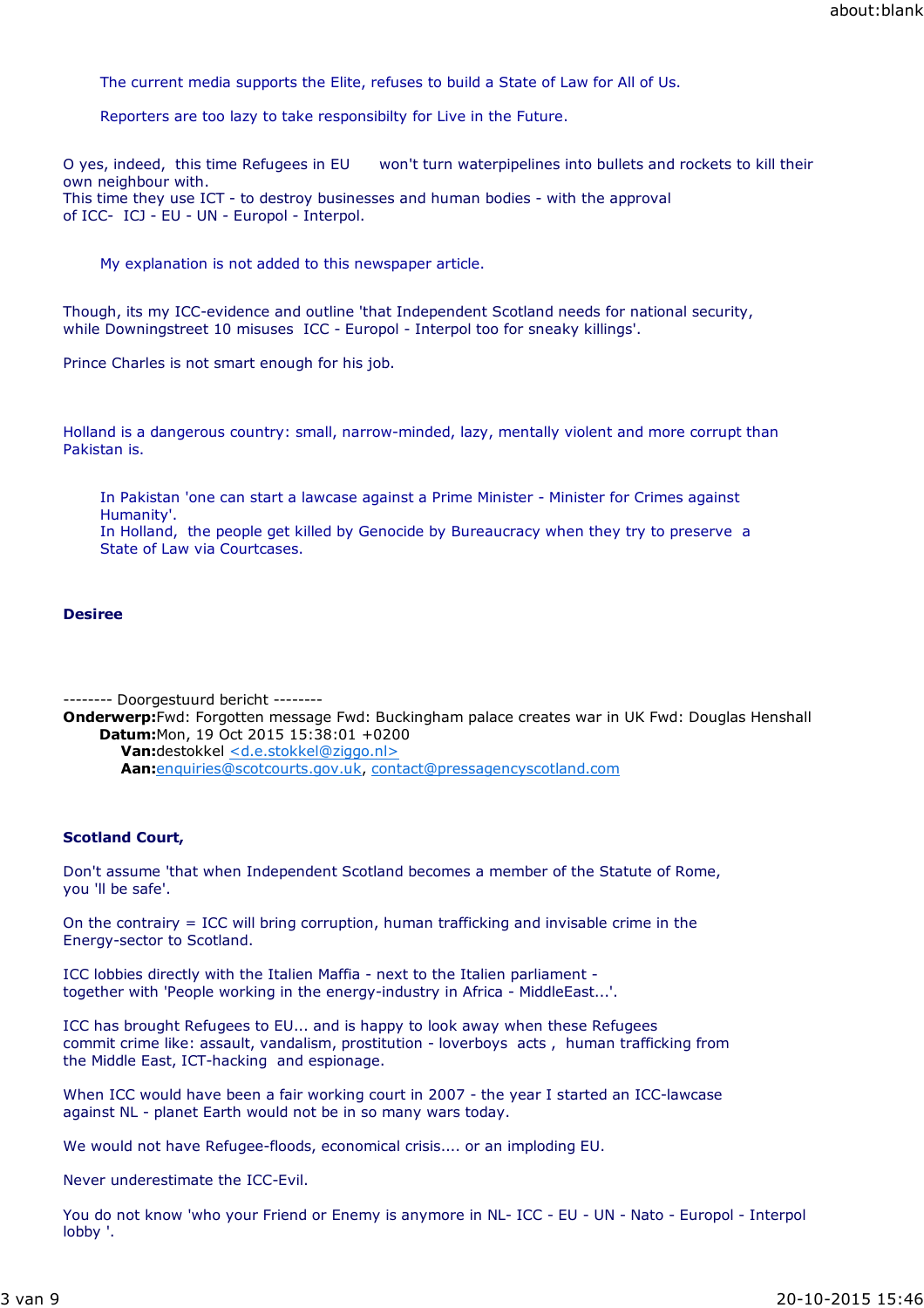## Example?

Do you know that CEO Rob Wainwright of Europol gets payed in NL, but works sneakily for Downingstreet 10?

http://www.desireestokkel-nl.net/uploads/5/6/2/4/56243847 /europol.robwainwright.assists.politicians.businesses.police.icc.courtlobby.eu.un.torture.murder.civilians.pdf

#### **DesireeStokkel**

-------- Doorgestuurd bericht -------- **Onderwerp:**Forgotten message Fwd: Buckingham palace creates war in UK Fwd: Douglas Henshall **Datum:**Mon, 19 Oct 2015 09:50:04 +0200 **Van:**destokkel <d.e.stokkel@ziggo.nl> **Aan:**email@kenmcreddie.com, enquiries@scotcourts.gov.uk

#### **Douglass Henshall, Scotland,**

I forgot to explaine something in yesterdays email.

#### **The Scottisch people may never believe 'that they can see through the Evil lobby of the International Criminal Court'.**

In order to be able to fully understand this Evil you need to be a native speaker Dutch.

Political language games between the parliament - ICC - Monarchy - media 'are not to comprehend for outsiders'.

The media always lies. UK-media lies in favour of David Cameron.

There are only 2 channels that publish my 100% nasty dark violent dangerous truth: Youtube and zie.nl

All others know who I am - officially the first female Prime Minister of NL -

but for fun they fool the people around ... and realize a civil war via angry Refugees in EU.

ICC..... is not only located in the building at the offcial Place of Residence TheHague. ICC is located where-ever Evil NL wants it to be.

In the backgarden of an Arab Oil-sheikh. In the kitchen of a terrorist .... Maffia, Security world...

They all come together during Fake-political - security conferences. Like the Munich Security Conference in Germany, where EU-leaders have welcomed IS-terrorist in taylored business suits.... And trained them to become 'the Best Human Trafficker ever on Earth'.

ICC is part of this system = they train 'average persons to become an effective Terrorist'.

#### **When Scottisch leaders - business persons think:**

**'Well DesireeStokkel, than we will join the Munich Security Conference too', they underestimate the Lobby in Thehague.**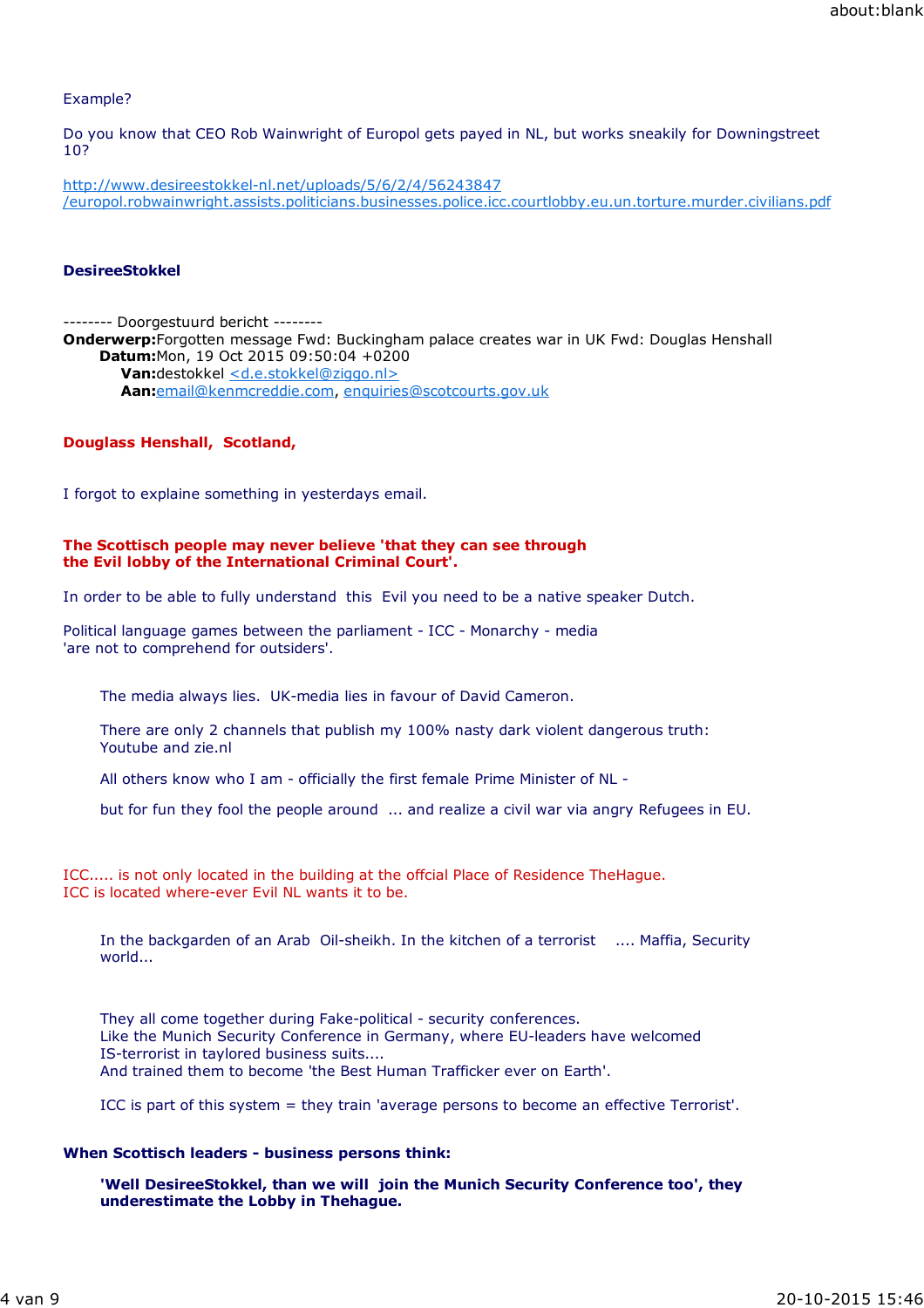#### Example?

Today is in the media 'that the wealthy neighbourhood in TheHague refuses to accept a Refugee-centre for Asylemseekers'. Who live there? Politicians, ICC-staff, Judges, corrupt Lobbyists.....

So?

The whole World knows for over 8 years 'that ICC keeps some EU-leaders above the law.... and sacrifice the lives of persons they choose to be 'the Stupids''. Random pick.

On top of that, Earth will discover that ICC-staff - who organize torture & killings themselves boycot the presence of Refugees in their backgarden.... in the wealthy neighbourbhood in TheHague.

The so called: 'International City for International law and Justice'.

NL is officially 100% dictatorship.

In 2014 King Willem-Alexander has proven to me that he assists the parliament - Electoral council with the making of dictator laws for NL.

The King officially signs laws in NL, not the Prime Minister.

## **Thus?**

Do you get the message?

Do you understand 'that Scotland will never be smart enough to see through ICC-manipulations....that will cause the breakdown of the national security of Independent Scotland?'

#### **What to do?**

Work with me! As a human being.... When you and I become 'friends' I can help you translate the Evil communications of ICC.

You can bring this needed translation to the Scottisch people.

Scotland has to build the Courts of Law and Economy from the Torture-treaty first, followed by the UN-treaty, Humanright-treaties...and than the Scottisch constitution.

I have written a New Constitution for Republic NL = the removal of our violent Monarchy.

When you read it you discover 'that I made a Master-move'.

I have introduced for Holland 'the Arbitration court', to be placed in front of the current Judiciary system.

The unique part about this Arbitration court  $=$  people are legally obliged to go to the Arbitration court

for the first round in Court.... and are obliged to present a legally correct solution for the conflict.

Why?

Well, in Holland ... we have the ICC-elite-murderclub due to the fact that all rulers in this small country collectively ignore the current constitution for the Kingdom NL.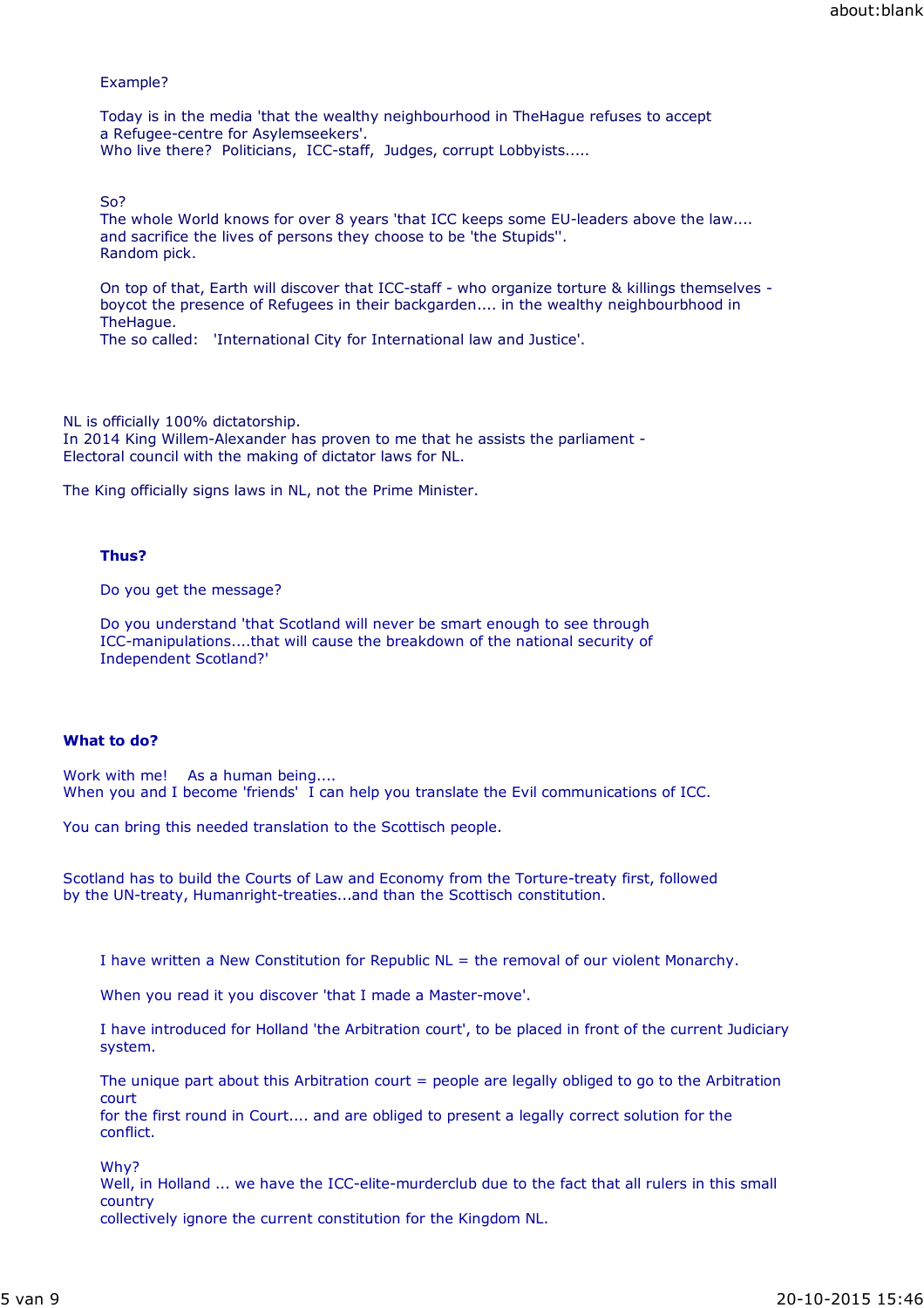# **Its would be smart if new Independent Scotland copies my new Constitution for Republic NL.**

# **Why?**

**Than Scotland can say publicly: 'According to our Scottisch Constitution every single person is obliged to go to the Arbitration court and present a solution for the conflict'.**

# **Thus Holland - lobbyists - where is your solution?**

Russia- China - Kuwait- Saudia- Arabia - Hungary and others are seriously studying my Arbitration-court constitution.

They have finally accepted that ICC is hel on Earth. They are still not smart enough to remove that hell..... but when we do get a civil war in EU... they will become 'fast learners'.

http://www.desireestokkel-nl.net/constitution-republic-nl.html

## **Desiree**

-------- Doorgestuurd bericht -------- **Onderwerp:**Buckingham palace creates war in UK Fwd: Douglas Henshall New communication-line Buckinghampalace **Datum:**Sun, 18 Oct 2015 16:24:00 +0200 **Van:**destokkel <d.e.stokkel@ziggo.nl> **Aan:**email@kenmcreddie.com

# **Douglass Henshall,**

I turn to you again...This time for serious assistance.

Why?

I don't want war in EU. I want to visit the Shetlands myself....

Read the letter under the link, please.

Its in English.

http://www.desireestokkel-nl.net/uploads/5/6/2/4/56243847 /icc.lawcase.nato.navo.un.charter.nl.dictatorship.war.russia.china.10may2015.pdf

https://www.youtube.com/watch?v=lnU30V4cRsk

What you discover today... is a small part of truth the people in EU are unaware of.

All politcians lie to keep the InternationalCriminal Court in Thehague NL open as a laundryservice for their personal commands for torture & killings.

In 2015 I have started an ICClawcase against the whole NL-parliament & Monarchy, because they have proven to me that they want NL to be a dictatorship.

http://www.desireestokkel-nl.net/uploads/5/6/2/4/56243847 /icc.rechtzaak.markrutte.vvd.parlementsleden.nl.president.verkiezingen..knaw.niod.20apri2015.pdf

Laughing the people in the face via the corrupt media.

Terrorists know!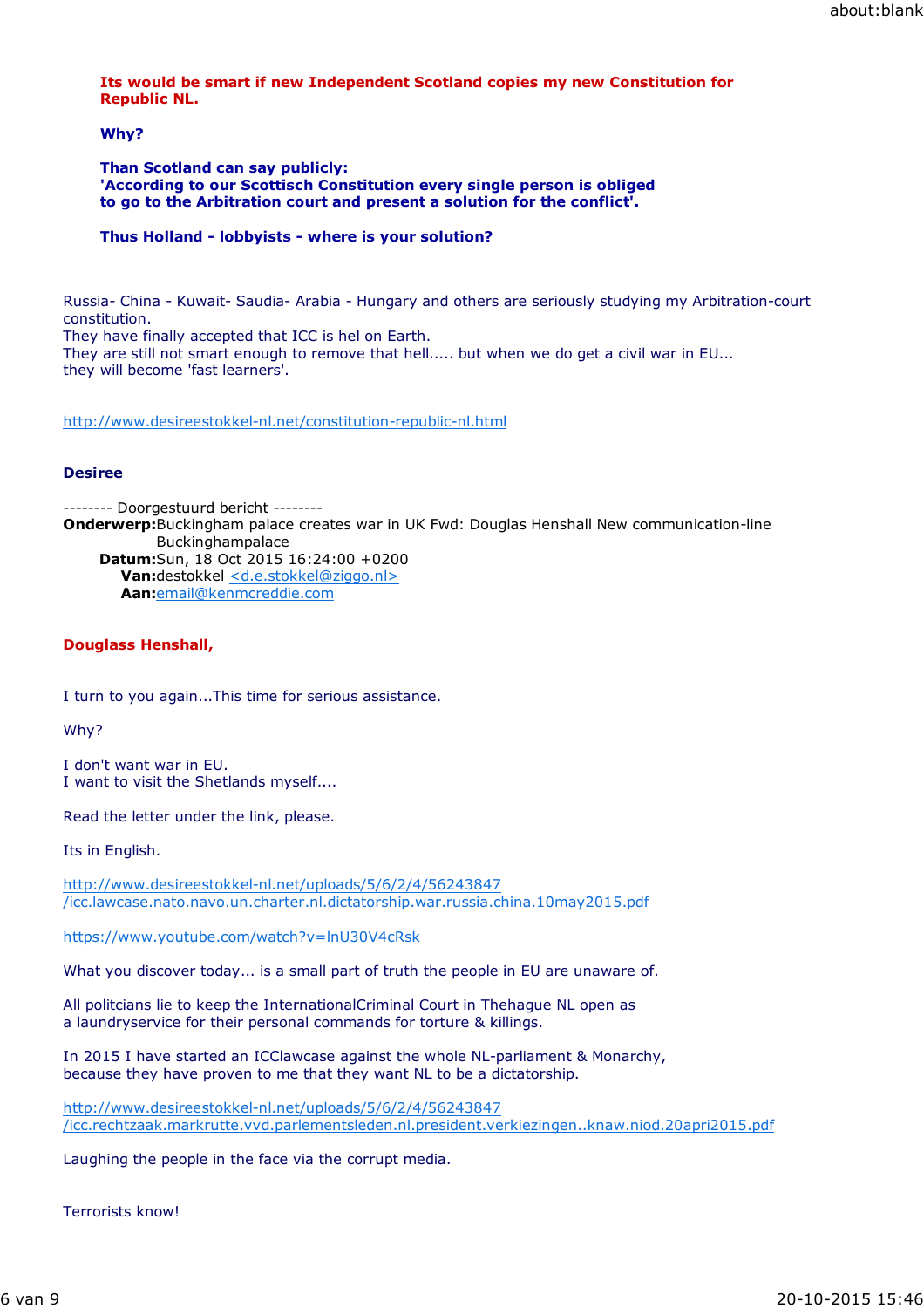Buckingham palace has always 'helped me somewhat'.

But now the things go really bad in EU, they fall silent.

Prins Charles know that I want him to take over the Crown.... because the Queen assists Nato- ICC - UN - EU officially with starting a war in EU.

# **What do I want from you?**

On twitter you state that you support the Yes for independence Scotland.

I want Scotland to be independent, but only if they fully comprehend how Nato - ICC - EU - UN sabotage that Scotisch economy...once when they are independent.

I have sent many email to Scotland on this matter.

But, its not enough!

The people don't take the risk of war in EU seriuosly enough. They follow the standard media.

For this reason I forward one of my emails to embassies to you; a reality the standard media ignores for their language games with politicians.

To fully comprehend whats going on, you need to read many letters published as download on my new website www.desireestokkel-nl.net

Many are written in English.

I need 'famous persons to help me stop politicians...and Queens'.

I don't use Facebook or Twitter for reasons of security. But, you can publish me new website on your account, if you like.

The people need to understand that they are lied at in an unbelievable dangerous way.

## **DesireeStokkel**

https://www.youtube.com/channel/UCbRO9u-TupdS0MQuHJ7nYQQ

-------- Doorgestuurd bericht -------- **Onderwerp:**Prince Charles Fwd: Putin 7000 russians fighting for IS **Datum:**Fri, 16 Oct 2015 14:36:15 +0200 Van:destokkel <d.e.stokkel@ziggo.nl> **Aan:**recruitment@royal.gsx.gov.uk

Prince Charles,

You are not smart enough for your job.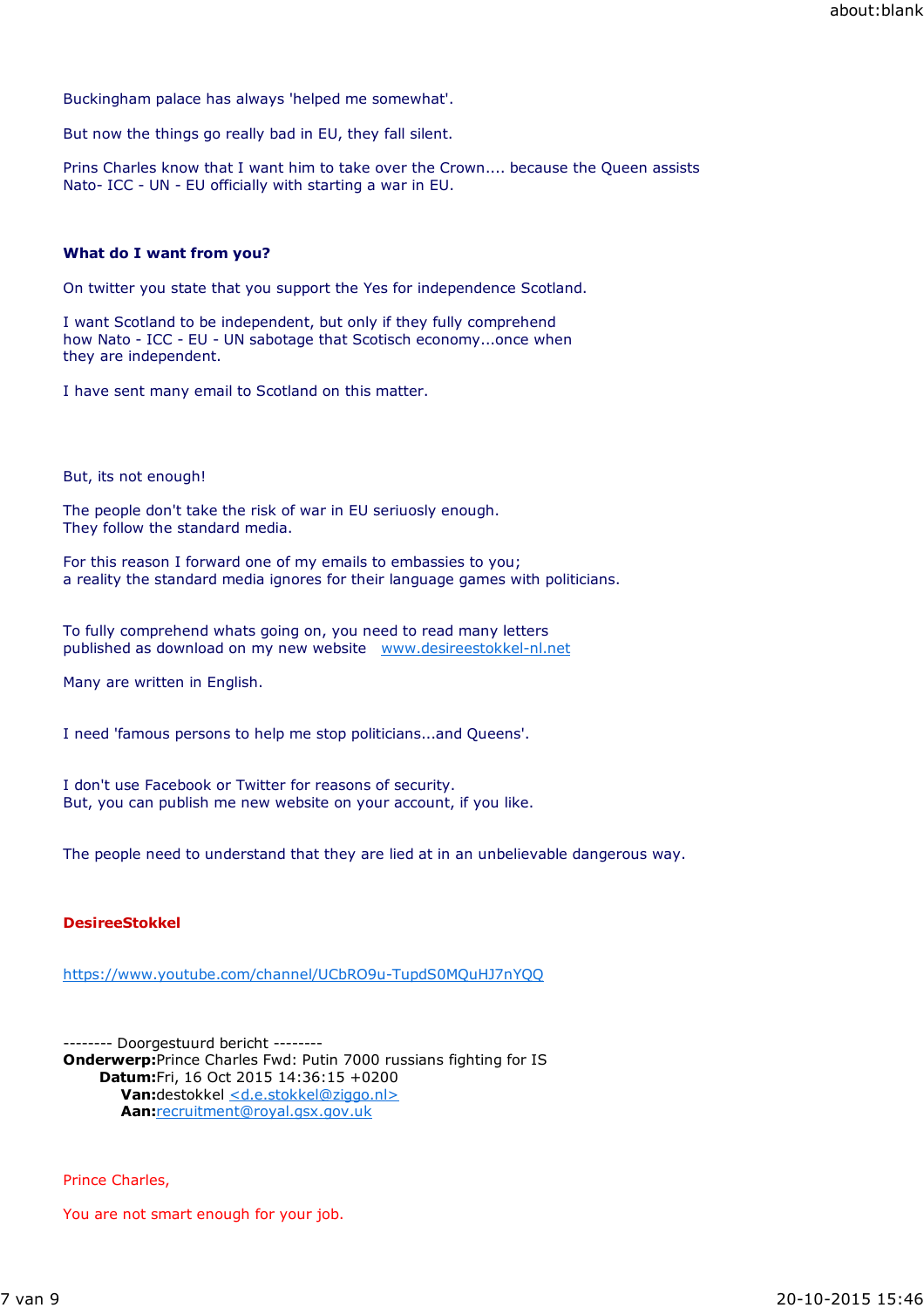# **Putin, Medvedev,**

Its you own choice to have Russians fighting for IS.

You have created the atmosphere for it, yourself!

I aksed you in 2008 to help me turn ICC into a fari court of law. You refused to do so. You refused to remove UN Bankimoon from his job; refuse to make EU turn ICC into a fairt court of law.

The only example you set to your own People  $=$  'I will fight and kill if I have to'.

You refuse to educate your people for conflict -ending with Laws & Treaty.

# **When are you going to make me your official war-advisor?**

# **When EU is in full war?**

ICC is now falsifying every file & trial they presen to Earth. In your barbarian word this is a perfect situation.

In my world its 'building more war'.

# **When are you going to grow in Social Intelligence?**

# **When I put a gun against your head for Russian Roulette? I hate Casino-management.**

**DesireeStokkel donkerelaan 39 2061jk bloemendaal**

**www.desireestokkel-nl.net**

https://www.youtube.com/channel/UCbRO9u-TupdS0MQuHJ7nYQQ

afmelden: d.e.stokkel@ziggo.nl Pas de Grondwet - Mensenrechtenverdragen - VN-verdrag toe; maak van jezelf geen oorlogsmisdadiger in Holland.

http://www.grondwet-republiek-nederland.simpsite.nl/

-------- Doorgestuurd bericht -------- **Onderwerp:**Douglas Henshall New communication-line Buckinghampalace **Datum:**Fri, 3 Jan 2014 08:44:41 +0100 Van:desireestokkel <d.e.stokkel@ziggo.nl> **Antwoord-naar:**desireestokkel <d.e.stokkel@ziggo.nl>